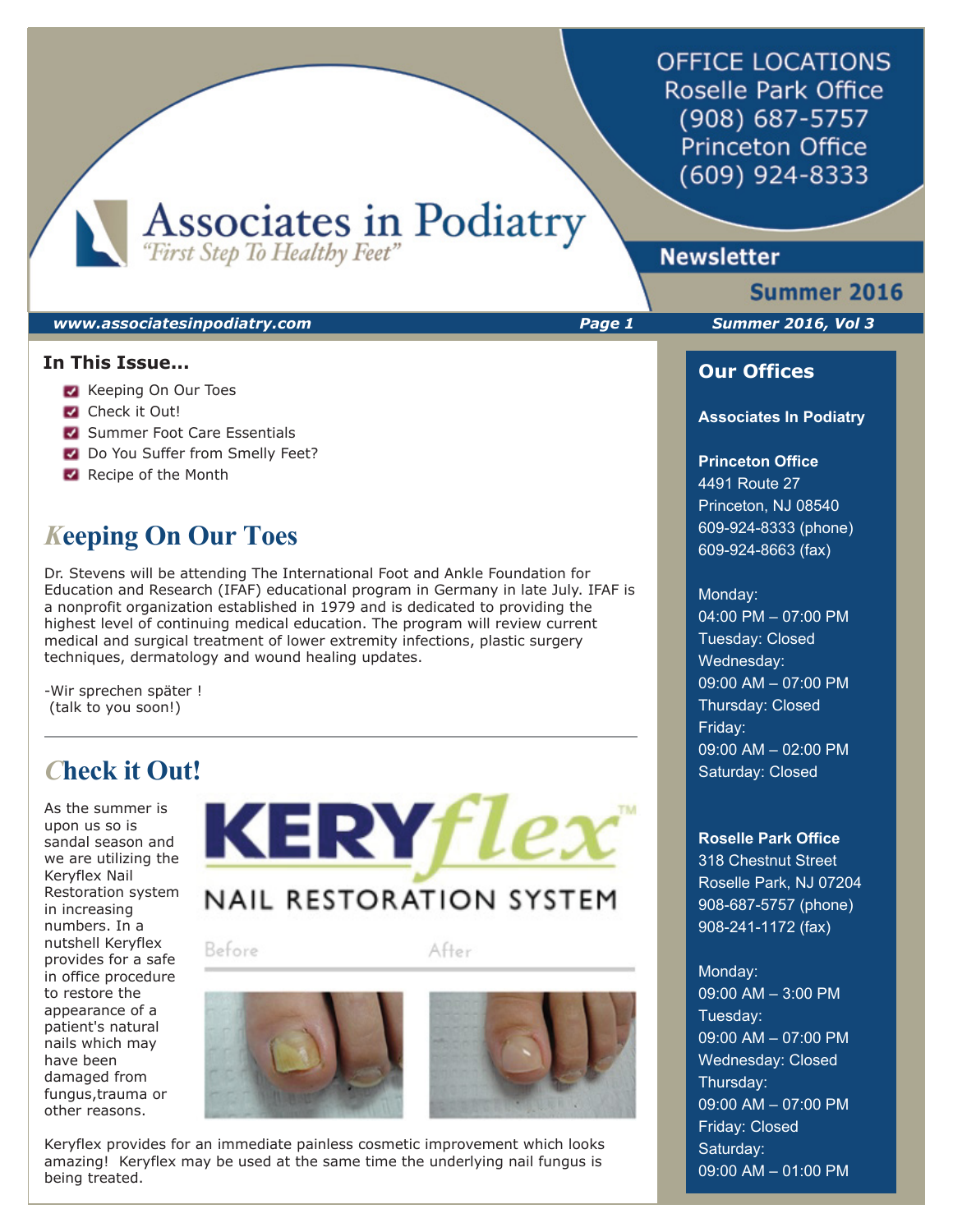# *S***ummer Foot Care Essentials**

Summer means wearing the lightest shoes as possible sandals are in and boots are out. But carefree living doesn't mean not taking care of your feet.

Warm weather brings its own set of potential foot problems. Here is a quick checklist to keep your feet happy and healthy during the warmest months of the year:

- $\checkmark$  Limit walking barefoot to protect feet from sunburn and contagious foot diseases like plantar warts and athlete's foot.
- $\checkmark$  Always wear flip flops or shower shoes in public areas like swimming pools, showers, locker rooms and even hotel rooms to avoid picking up bacteria.
- $\checkmark$  Apply sunscreen liberally to feet and ankles whenever you use it. Reapply after being in the water.
- $\checkmark$  Keep hydrated by drinking water to minimize water retention in the feet.
- $\checkmark$  Wear the right shoes for each activity. Flip flops are great poolside but don't have enough support or protection for hiking. Do a little research to make sure you're properly equipped for each adventure.
- $\checkmark$  Be sure to tote along an extra pair of dry shoes if your sneakers or shoes will be getting wet to reduce the risk of fungal infections.
- $\checkmark$  Get treatment quickly from a podiatrist for any foot or ankle problem even when you're away on vacation.

Tuck a small foot care kit into your luggage, including:

- Flip flops
- Sterile bandages
- Antibiotic cream for injuries
- Emollient-rich foot cream
- Moleskin or blister pads
- Toenail clippers and emery board
- Pumice stone to soften calluses
- Sunscreen

Take care of your feet and enjoy the summer!

# *D***o You Suffer from Smelly Feet?**

Warm weather can worsen a common but embarrassing personal problem - smelly feet.

Medically called bromodosis, smelly feet are mostly caused by sweating. There are more sweat glands in our feet than any other place in our bodies! Most sweat glands keep the skin moist and supple and regulate temperature when exercising or in hot weather.

Sweat glands in the feet work differently. They are on the job secreting sweat all the time. Bacteria break down the sweat as soon as it comes from the pores, creating a cheesy smell. *....continued on page 3*



### **Follow us...**







# **History FootNote**

Soldiers fighting in the trenches of World War I often suffered from trench foot, a painful and dangerous medical condition caused by long exposure to cold, wet and unsanitary environments.

## **Celebrity Foot Focus**

Model Hailey Baldwin broke her foot at the Met Gala 2016 in New York City exactly one year after she broke the same foot at the Met Gala 2015!

### **Joke of the Month**



**What did one flag say to the other flag?**

Nothing, it just waved!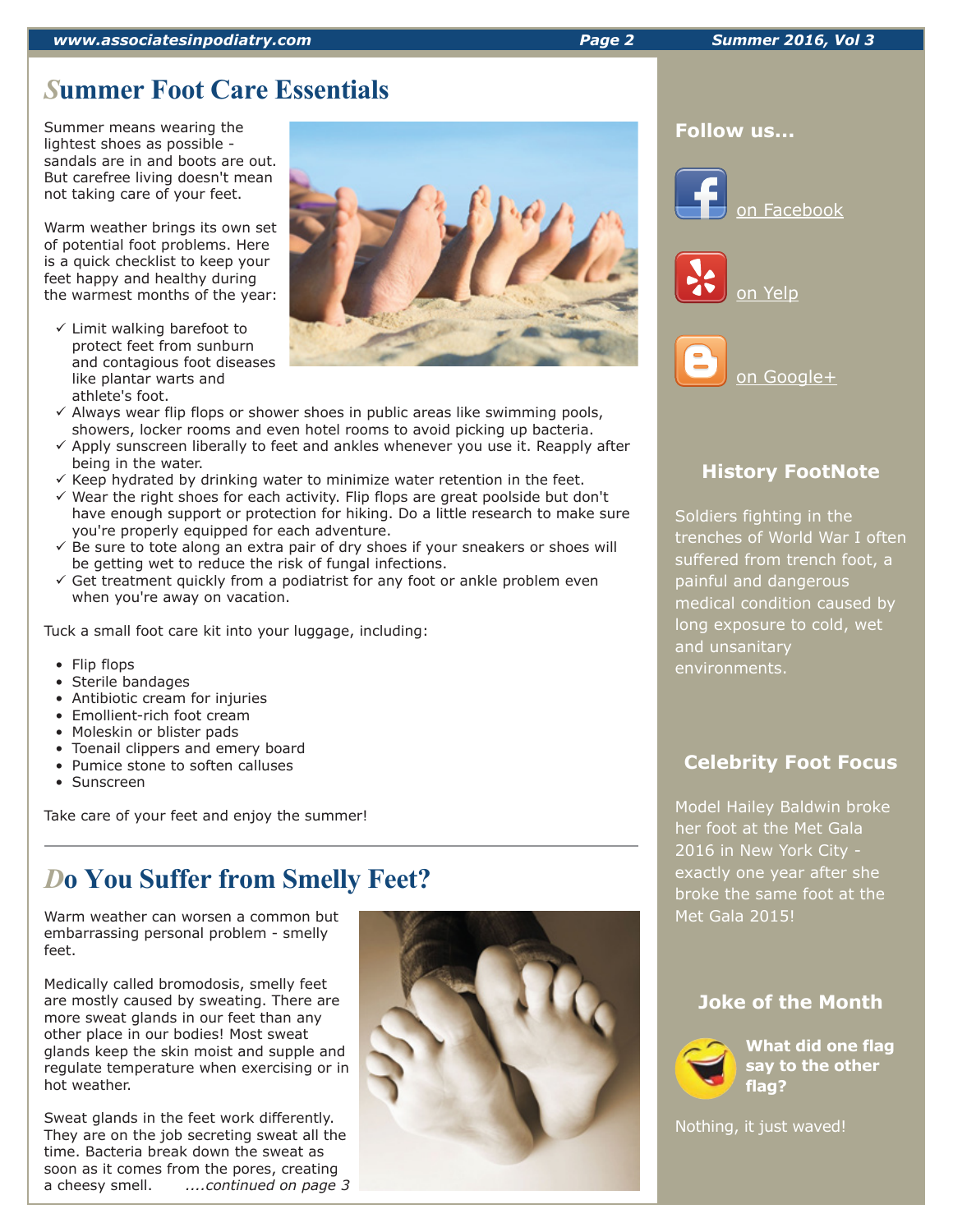# *....continued from page 2 D***o You Suffer from Smelly Feet?**

#### **What Causes Feet that Smell?**

The main causes of smelly feet are poor personal hygiene and wearing the same shoes every day. Sweat can soak into the material of the shoes and can cause odor if they are worn before drying out completely.

Hormonal changes can cause feet to sweat more, so teenagers and pregnant women may have sweaty and smelly feet.

Some individuals suffer from a condition called hyperhidrosis where they sweat more than usual in the underarm area or the palms and soles of the feet.

### **Smelly Feet Can Be Prevented**

For most people, preventing smelly feet is easy. Be sure to wash your feet every day with antibacterial soap and dry carefully, especially between the toes. Then alternate your shoes so you wear dry shoes each day. Wear clean cotton or wool socks each day too, as these wick moisture away from the feet.

Here are some home remedies to try if your feet remain unusually sweaty:

- Apply spray antiperspirant to the feet every night.
- After washing and drying your feet, use a cotton ball to apply a small amount of rubbing alcohol between your toes.
- Add over-the-counter medicated insoles to your shoes.
- Choose shoes made of breathable material like canvas or leather. Wear open-toed sandals that keep feet ventilated.
- Scrub your feet with a pumice stone every time you bathe to remove excess dead skin.
- Wash your socks inside-out to remove more dead skin cells.

Athlete's foot can also cause foot odor. Please see us for effective, long-lasting treatment of this foot fungus.

# *R***ecipe of the Month Watermelon Salad with Feta and Basil**



Here's a great summer salad that's delicious, healthy, and easy to prepare!

### **Ingredients**

- 1 small seedless watermelon (or 1/4 of a large one)
- 1/2 of a red onion, thinly sliced
- 16 leaves fresh basil
- 1/4 cup (2 ounces) crumbled Feta *....continued on page 4*



### **Visit our website and Download Your Free Heel Pain & Foot E–Books!**



### **Visit our website and Order your Free Book Today!**



### **Trivia**

### *What is the birthstone for July?*

- A. Pearl
- B. Peridot
- C. Emerald
- D. Ruby
- E. Sapphire

### **Answer: D**